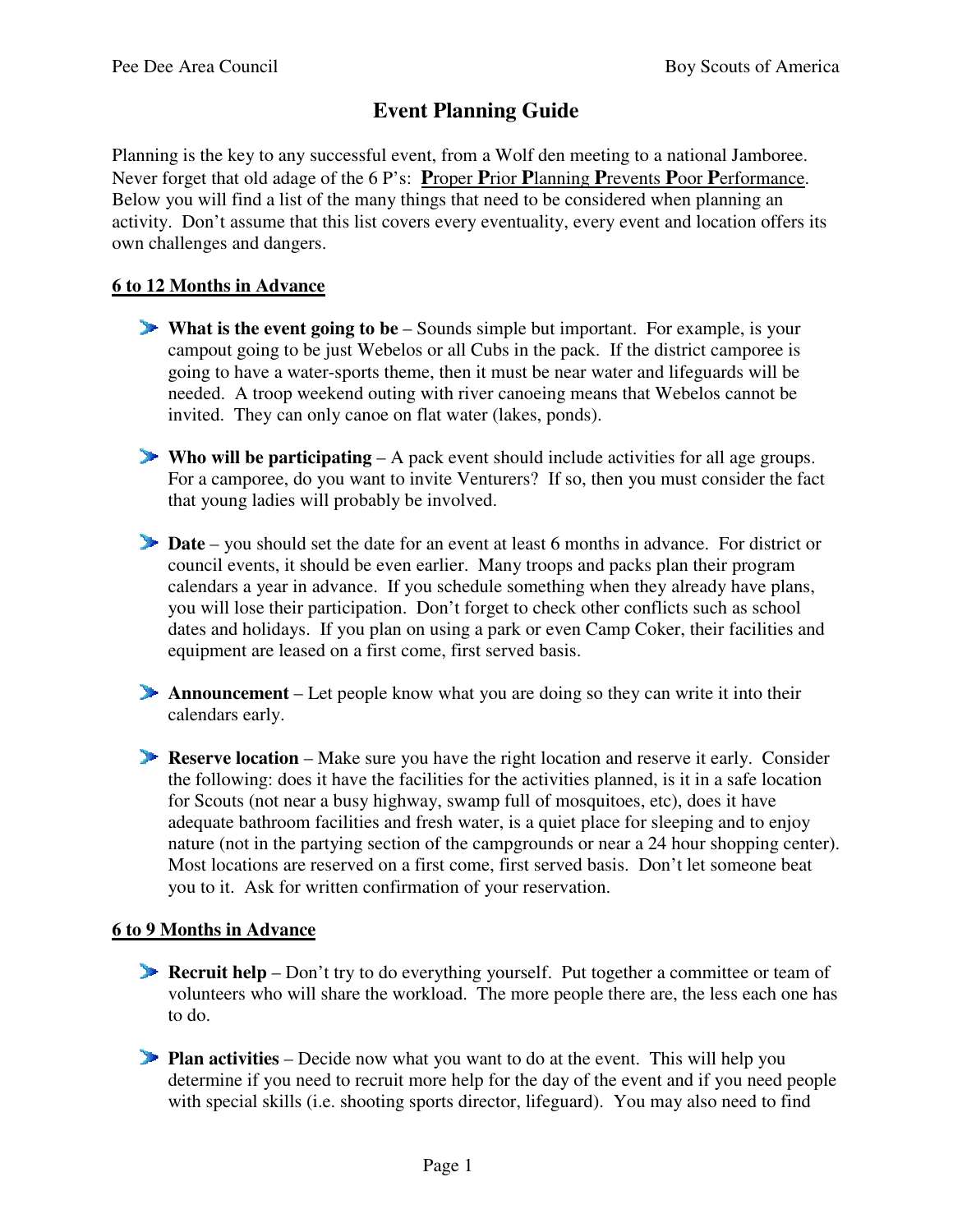special equipment or supplies that will need to be ordered. Don't forget inclement weather. What will you do if it rains?

**Develop a budget** – When you know what you are doing, you can now begin to determine the costs. Cost that should be considered are:

| *food                                                      | *program supplies and equipment             |
|------------------------------------------------------------|---------------------------------------------|
| *paying for specially trained people *transportation costs |                                             |
| *camp or park usage fees                                   | *extra insurance                            |
| *event patches or T-shirts                                 | *administrative costs (mailings, copying)   |
| <i>*recognition items and awards</i>                       | *entry fees to private events or facilities |
| *portable toilet rental                                    |                                             |

 \*a 10% to 15% contingent fee to cover unexpected expenses (they always pop up) Once you have the total, divide that amount by the estimated number of paying participants (be honest) to calculate how much each person needs to pay. People will want to know this. Also it will help you decide if you will have to cut back somewhere. If the cost is too high, you may have a hard time getting people to attend. A council budget form and instructions are attached. This form can be used for unit events but it does not require council approval.

**Check on support services** – Where is the nearest hospital, where is the nearest shelter in case of severe weather, is there cell phone coverage in case an ambulance, police, or fire service call must be placed.

**Marketing** – Start putting the word out through roundtables and council newsletters for council and district events. For unit events, use unit newsletters, e-mails, and word of mouth.

#### **3 Months in Advance**

**Mailing** – Now is the time to send a detailed mailing to unit leaders for a council or district event, or to families for a unit event. The mailing must include:

| *check-in and departure times                                                   |  |  |  |
|---------------------------------------------------------------------------------|--|--|--|
| *who can attend                                                                 |  |  |  |
| *agenda/schedule                                                                |  |  |  |
| *activities planned                                                             |  |  |  |
| *equipment/supplies to be brought<br>*meals that will be provided               |  |  |  |
| *permission slips if needed                                                     |  |  |  |
| *contact person with phone number and email address                             |  |  |  |
| *if units will be participating in a campfire program                           |  |  |  |
|                                                                                 |  |  |  |
| *pre-registration deadline (mandatory for council and district events;          |  |  |  |
| critical for planning and supply purchasing)                                    |  |  |  |
| *where to send registration forms and money (send to council service center for |  |  |  |
| all council and district events; payment should be required with                |  |  |  |
|                                                                                 |  |  |  |
| *refund policy if someone doesn't attend                                        |  |  |  |
|                                                                                 |  |  |  |

\*if camping, will fires be allowed and will firewood be available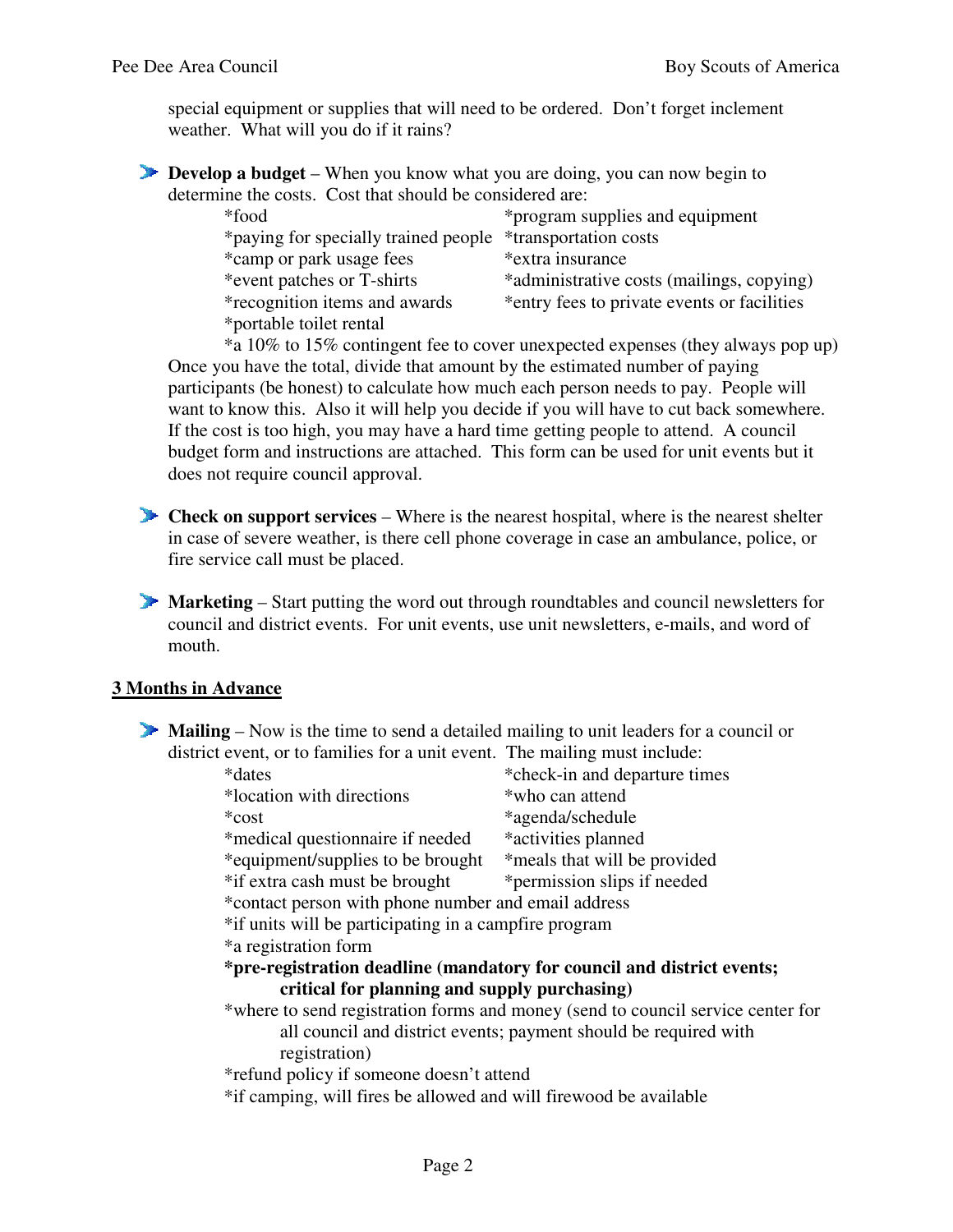- \*leadership policy, is a certain number of adults required to attend with each unit or family?
- \*rules such as: no alcohol, drugs, smoking, or gambling, buddy system in affect at all times, no vehicles to be driven into camp, no tag-a-long siblings

**Registration Form** – A registration form should go out with the mailing. For an event where participants will register as a group (district or council events), the form should at least ask for a count of attendees. In many cases asking for a list of attendees is preferable. This will encourage unit leaders to work with families to get firm commitments. **Requiring a payment with the registration and giving a deadline for registration is critical, otherwise you will not have accurate attendance numbers for purchases and budgeting.** The registration form should include:

| *name                                                   | *address                                                                   |  |
|---------------------------------------------------------|----------------------------------------------------------------------------|--|
| *phone                                                  | *email address                                                             |  |
| *number of people and/or names                          | *amount of payment enclosed                                                |  |
| <i>*registration deadline date</i>                      | *name and date of the event                                                |  |
| *unit type and number (for council and district events) |                                                                            |  |
|                                                         | *where to mail the form and payment (always the council service center for |  |
| council and district events)                            |                                                                            |  |

**Marketing** - Keep putting the word out through roundtables and council newsletters for council and district events. For unit events, use unit newsletters, e-mails, and word of mouth.

## **2 Months in Advance**

- **Visit site** Verify that the facilities can accommodate the planned activities. Layout where activities and campsites will be set-up. Ensure adequate bathroom facilities are available. Do you need to rent portable toilets?
- **Order patches and/or T-shirts**  For council or district events, orders must go through the council service center so work with the event's staff advisor. The normal turn-around time for custom patches is 6 weeks.
- **Develop a shopping list** Make a list of supplies and food that will be needed. Items that must be ordered in advance should be ordered now. For items that can be purchased locally, wait until after the pre-registration deadline to purchase these items. That will eliminate buying too much or too little and wasting money.
- **Confirm staffing** Confirm how many helpers are needed and that they are recruited. Contact them again to be sure they are still willing to help.
- **Confirm location** Make sure you are still on the books to use the facilities.
- **Marketing**  Start calling unit leaders or families to find out if they are attending. If not, find out why and see if a solution can be found. Don't assume that people are coming. Keep putting the word out through roundtables and council newsletters for council and district events. For unit events, use unit newsletters, e-mails, and word of mouth.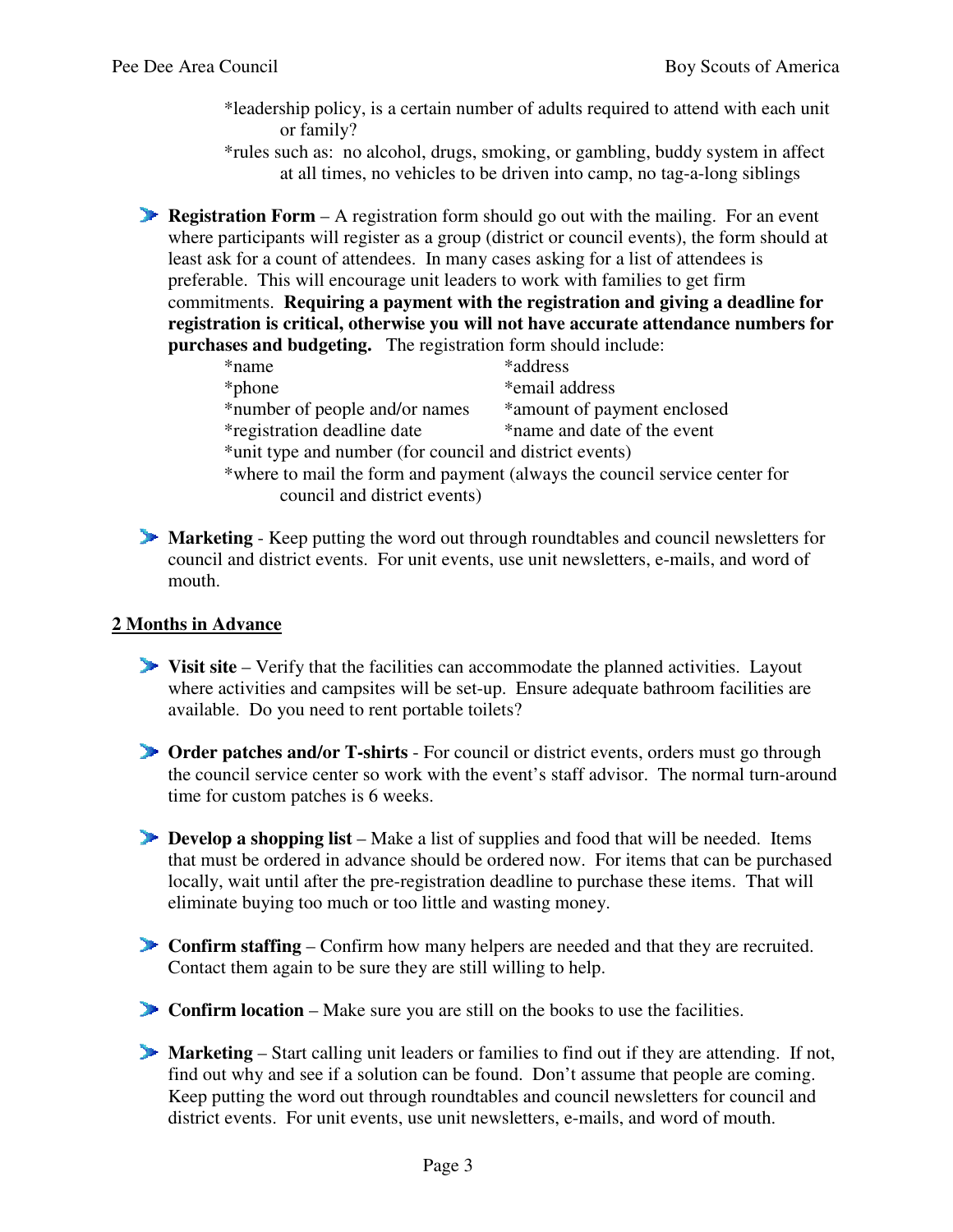Submit Event Information Sheet to the Service Center (council and district events)

#### **1 Month in Advance**

- **Verify who is bringing what** Make lists of what everyone is bringing. You don't want to arrive at a camporee and find out that no one brought the firewood for the campfire program.
- **Verify assignments**  Make sure that everyone knows their job. Things to consider: who will handle check-in, who will assign campsites, who will collect permission slips or health forms, who will talk during the leaders meeting that first evening, who will lead the flag ceremony in the morning, who is organizing the campfire program, who will handle medical emergencies, who is checking campsites on Sunday before everyone leaves, who do people go to with complaints or problems.
- **Petty cash** Bring extra cash to cover unexpected expenses. For council or district events, submit a check request for petty cash from the council service center.

#### **After Pre-Registration Deadline**

- **Purchase supplies** Buy the rest of what you will need now that you have a count of attendees. Wait until a day or two before to purchase perishables.
- **Printing** Print schedules, maps, and other forms that will be needed at the event.

#### **1-2 Day Before the Event**

**Check-in supplies** – For council and district events, get copies of the registration forms and amounts paid. Also needed at check-in is a receipt book in case someone has money to pay there. Don't forget pens and a calculator.

#### **Day of the Event**

**Arrive early** – Be there early to set-up the check-in station. Everyone must check-in there prior to going to their campsite or to activity areas. Keep an accurate list of everyone attending and where they are camping in case of an emergency or if they need to be found at night. Things to have at the check-in table include:

| *copies of all registration forms with amount paid | *pens                  |  |
|----------------------------------------------------|------------------------|--|
| *change and money box or bag                       | *calculator            |  |
| *copies of daily schedules and maps                | *numbered receipt book |  |
| *portable radio to track weather                   | *tablet or note pad    |  |
|                                                    |                        |  |

\*someone who can answer questions about the event

**Collect fees –** If anyone owes money, collect it at check-in and give them a receipt. It will be hard to find them and collect later. After check-in keep any cash in a safe location, such as in a car trunk. For council or district events, turn in any money to the staff advisor. He is bonded (insured) in case it is lost.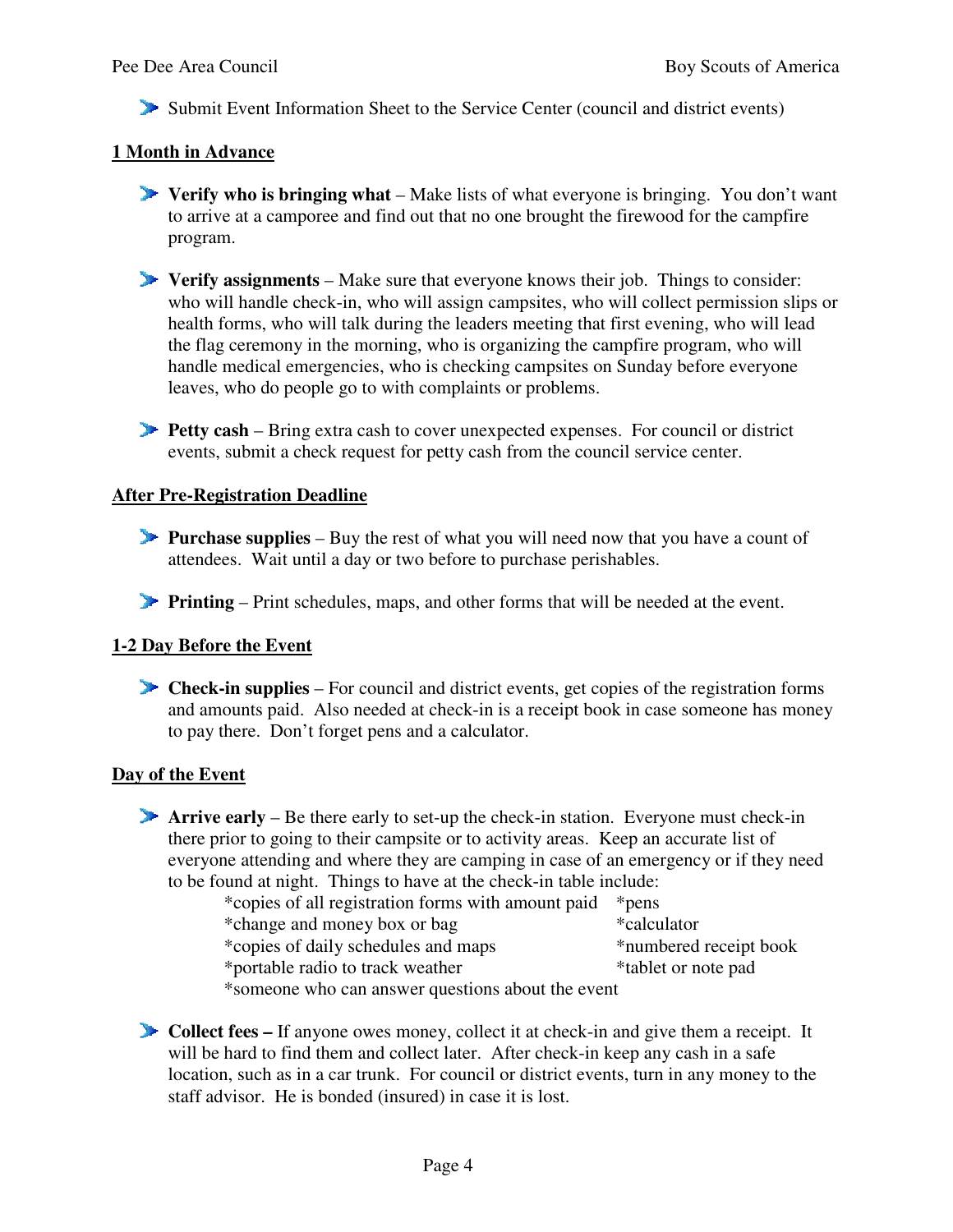# **Afterward**

- **Turn in money and registration list**  For council and district events, all money, receipts, and the list of attendees must be turned over to the staff advisor before leaving at the end of the event. This includes petty cash.
- **Thank you** Don't forget to thank everyone who helped.
- **After action meeting** Get the planning committee/staff together afterwards to evaluate how the event went. Be honest. Make notes of what was right and wrong and what to do different next time. Keep these notes for the next planning committee to use.
- **Satisfaction Survey** Ask some of the participants, youth and adult, how they liked it. Ask for specifics. "It was OK" doesn't help you make it better, but "had a hard time finding parking" helps you decide what needs work.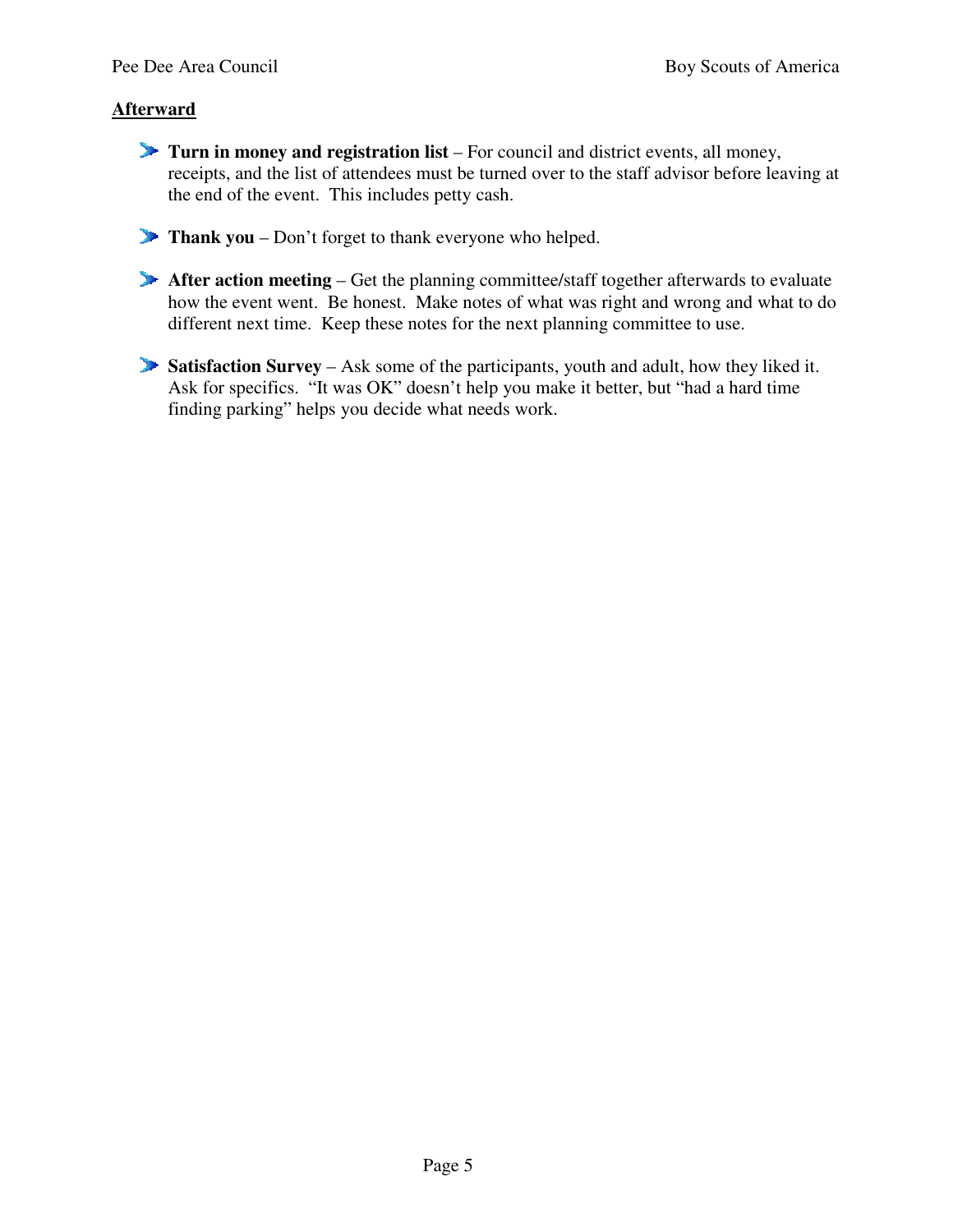## PEE DEE AREA COUNCIL BUDGETING PROCEDURES

- 1. All activities will be budgeted to break even.
- 2. All activities will budget a contingency fee based on 15% of the total expenses. With proper break-even budget planning there runs the infrequent risk of poor attendance or cost overruns. The contingency item is to cover these possibilities. It should also be noted that not all district activities break even or make money. The contingency fee allows the Council to cover the district activities that run in the red. Also, there is no expense line for items such as secretarial time (i.e. answering phone call questions about the activity, preparing the mailing, receipt of income and paying the bills), District Executive time supporting the activity, or gasoline used during the activity preparation. We do not require activities to budget for these items. Therefore we do plan on activities to make a small profit margin by way of the contingency fee, to help cover these support costs.
- 3. All income generated from the activities must be booked through the council service center. All expenses must be paid through the council service center. This is the only procedure acceptable, per standard and generally accepted accounting procedures concerning not-forprofit organizations. Our auditors expect us to operate under these procedures at all times.
- 4. No items should be purchased for the activity until the budget has been approved. Items should be purchased through established vendors of the Pee Dee Area Council and billed to the council service center. Petty cash check requests should be kept to a minimum and arranged at least a month in advance of the activity. These requests should be handled by the District Executive or staff advisor.
- 5. Volunteers should not purchase items for activities out of pocket. If they do, then a receipt is required for reimbursement. Plan ahead.
- 6. Approved budgets will be forwarded to the District Executive or staff advisor.
- 7. The proper method for determining the cost to participants for an activity is to first determine the number of expected participants, second to establish the cost of supplies and expenses, and then divide the total cost (including contingency fee) by the number of participants.

The District Executive or staff advisor is the fiscal manager of the activity. They should leave the activity in possession of all receipts, cash, checks and bills that are available. The professional staff is bonded for this purpose.